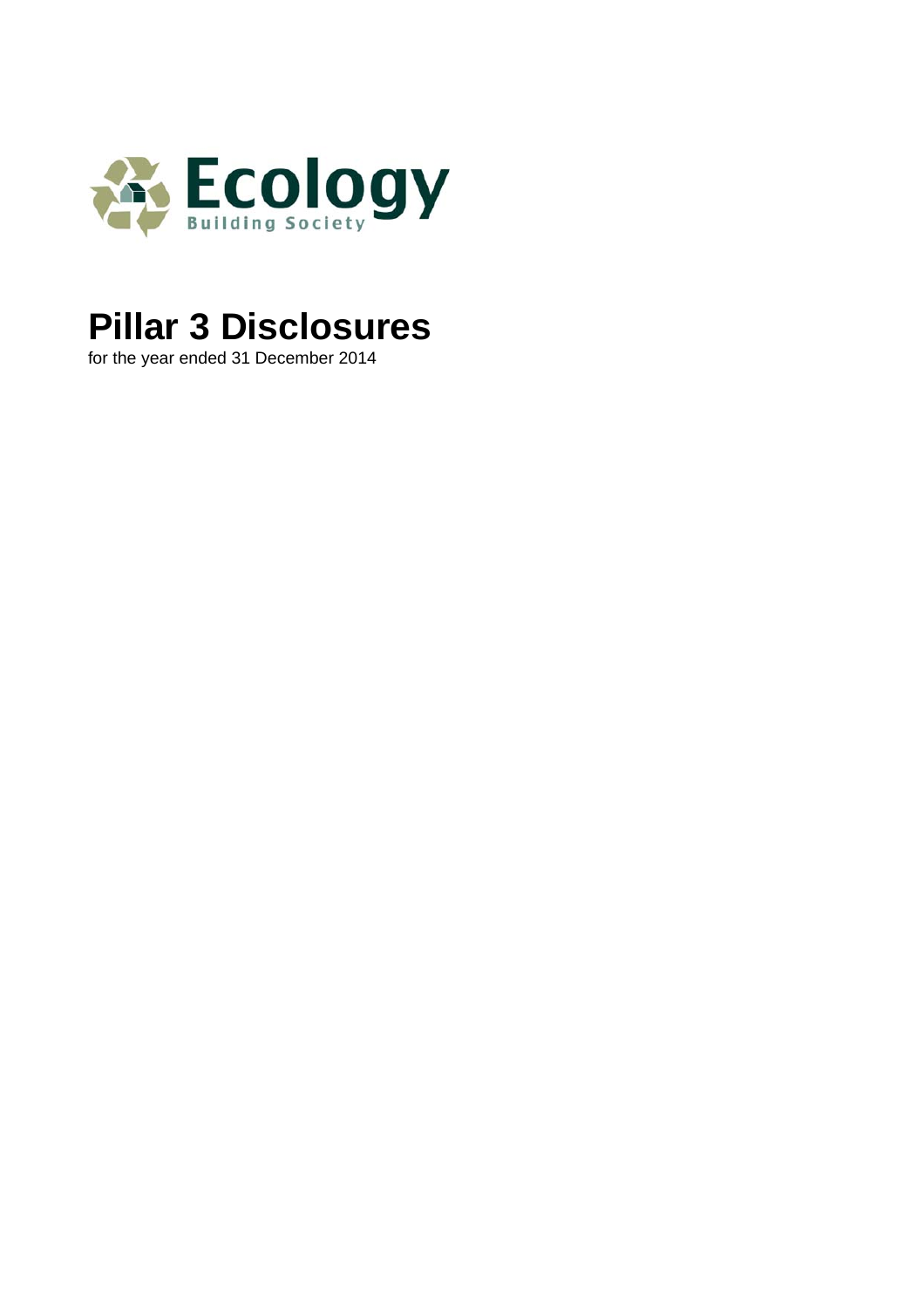## **Table of Contents**

| 1 <sub>1</sub> |  |
|----------------|--|
|                |  |
| 2.             |  |
|                |  |
|                |  |
|                |  |
|                |  |
|                |  |
|                |  |
|                |  |
|                |  |
| 3.             |  |
| 4.             |  |
| 5.             |  |
| 6.             |  |
| 7.             |  |
| 8.             |  |
|                |  |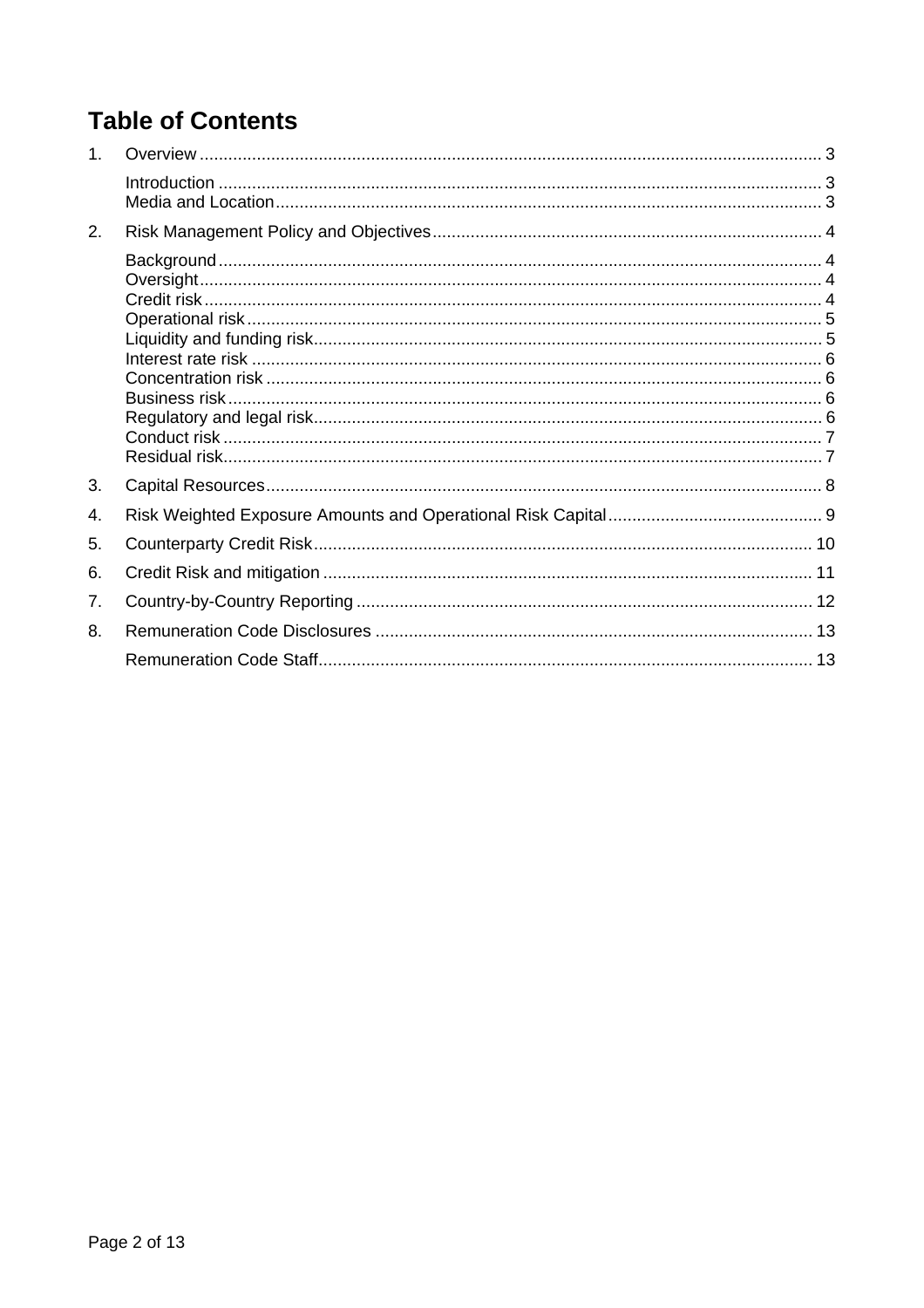### **1. Overview**

#### **Introduction**

The regulatory framework under which the Society operates is the European Union Capital Requirements Directive (CRD) and the Capital Requirements Regulations (CRR), which came into force on 1 January 2014. The CRD and CRR, commonly known as CRD IV, provide for consistent capital adequacy standards for banks and building societies and an associated supervisory framework across the European Union and are enforced in the UK by the Prudential Regulation Authority (PRA). The legislation sets out the rules that determine the amount of capital each institution must hold in order to provide security for members and depositors which consists of three main elements referred to as "Pillars":

- Pillar 1 this sets out the minimum capital requirements, using a risk based capital calculation focusing mainly on credit and operational risk. The Ecology uses the standardised approach to calculate Credit Risk which is expressed as 8% of the risk weighted exposure amounts for each applicable exposure class. Capital required to cover operational risk is assessed under the Basic Indicator Approach and calculated by reference to the net income of the Society averaged over the previous 3 years
- Pillar 2 this is an internal assessment by management and the Board of additional capital resources required to cover the specific risks faced by the Society that are not covered by the minimum regulatory capital resource requirement set out under Pillar 1. This process is known as the Internal Capital Adequacy Assessment Process (ICAAP) and it includes stress testing the risks identified to establish a level of additional capital that should be held. The Board approved the Society's ICAAP at their meeting in October 2014.
- Pillar 3 this requires disclosure of the key information on the Society's own funds, risk exposures and risk management processes.

This document contains the requirements for Pillar 3 (disclosure) and the information provided here is in accordance with the rules and guidance contained in CRD IV.

The Society underwent a formal Supervisory Review and Evaluation Process (SREP) by the PRA in April 2013 with an updated level of individual capital guidance (ICG) and capital add-on advised by the PRA in August 2013.

The figures quoted in this disclosure have been drawn from the Society's Annual Report and Accounts as at 31 December 2014, unless otherwise stated.

These disclosures do not constitute a financial statement and are intended to provide background information on capital requirements and in that context, the Society's approach to risk management.

Any questions or comments regarding these disclosures should be addressed to Paul Ellis (Chief Executive) or Pam Waring (Finance Director: Ecology Building Society, 7 Belton Road, Silsden, West Yorkshire, BD20 0EE

#### **Media and Location**

The report will be published on the Society's corporate website www.ecology.co.uk .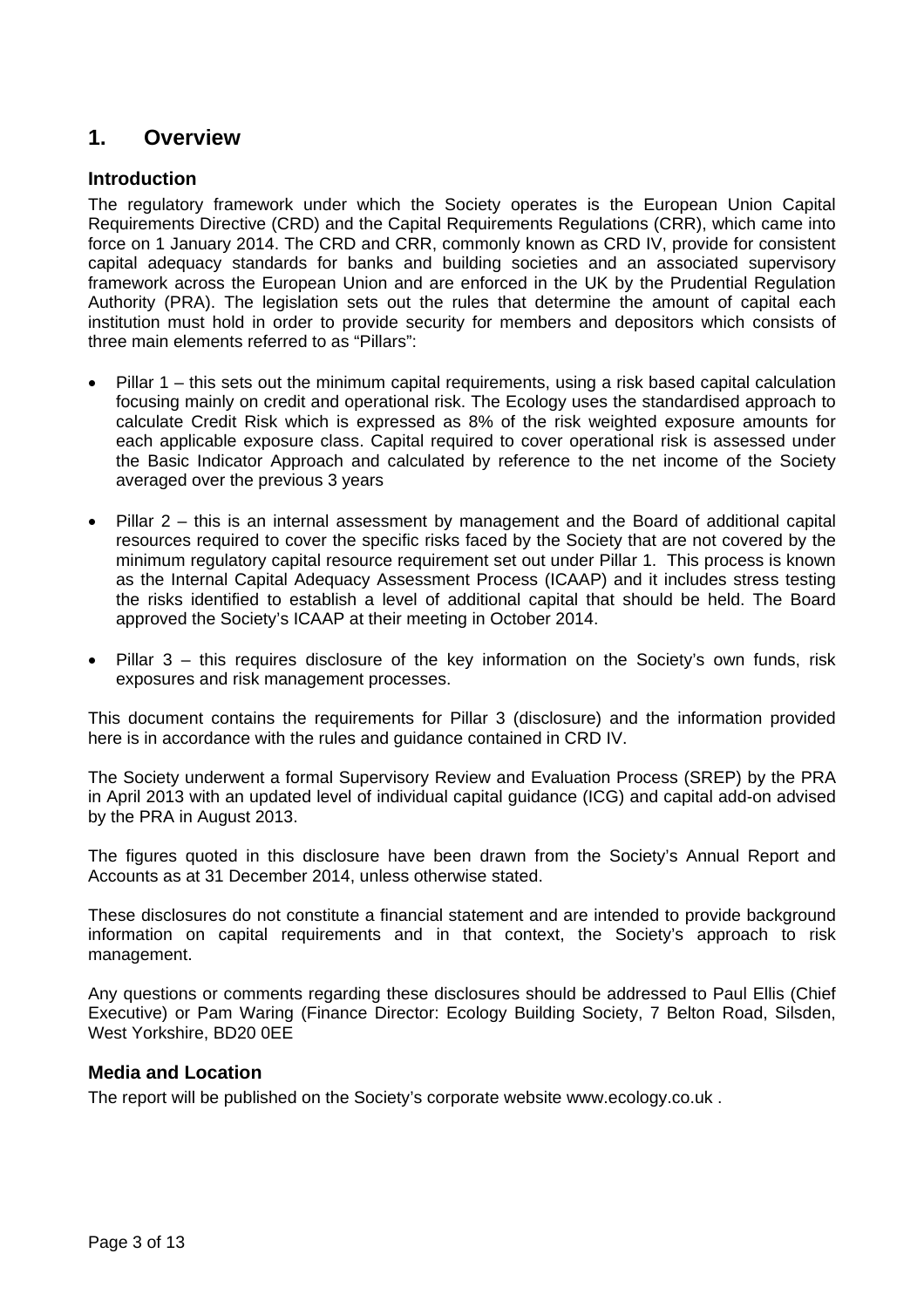## **2. Risk Management Policy and Objectives**

#### **Background**

The Board has an approved Statement of Risk Appetite which is detailed in the Society's ICAAP document.

Through its normal business operations the Society is exposed to a number of risks, the most significant of which are credit, liquidity and funding, concentration, interest rate, conduct, regulatory and legal and residual risk. The Society has a formal structure for managing these risks including established risk limits, reporting lines, mandates and other control procedures.

#### **Oversight**

The Society's Board of Directors, which comprises two Executive Directors and seven Non-Executive Directors, has ultimate responsibility for developing an appropriate risk and control framework, but has delegated powers to the Risk, Audit, Compliance and Ethics Committee (RACE) to advise the Board on the current risk exposures and future risks strategy.

The Board's Assets and Liabilities Committee (ALCO), comprising both Non-Executive and Executive Directors, is responsible for monitoring risks on both sides of the balance sheet. Specifically ALCO is responsible for reviewing the Financial Risks Policy. It monitors and controls structural risks in the balance sheet, including liquidity, treasury, and funding levels and also recommends policy development. It monitors implementation of Policy to ensure that the Board's defined risks are adhered to.

The Chief Risk Officer (CRO) oversees the management and development of a comprehensive process for assessing, indentifying, monitoring and reducing pertinent business risks that could interfere with the Society's objectives and goals. The CRO reports to RACE. On behalf of the Board, RACE considers and approves the Society's risk management framework, its risk appetite and its risk management policies for all risk categories. RACE also monitors key risk management information, adherence to the Society's ethical standards and reviews the Society's overall capital adequacy. The Chair of RACE reports quarterly to the Board on the Committee's deliberations. During 2014 RACE met four times.

The Internal audit function provides independent and objective assurance that these processes are both appropriate and effective.

#### **Credit risk**

Credit risk is the most significant risk facing the Society. Credit risk is the risk of loss arising from a customer or counterparty failing to meet their financial obligations to the Society as and when they fall due. The Board sets the risk appetite for both lending (residential and commercial) and treasury activities.

The lending policy of the Society is reviewed by the Board and sets out policy limits and underwriting procedures. The Society first of all determines if the borrowing request meets the Society's environmental lending criteria. Where these are met, for ordinary residential lending, the loan is assessed against the following: affordability, residency, residential history, credit history, employment history, nature of income and loan to value. In addition, confirmation of borrower identity and an assessment of the value of any security are undertaken prior to granting the loan. When considering applications, the primary focus is placed on the willingness and ability to repay.

The maximum mortgage loan available to individuals is based on the lower of the current value or purchase price of the property. No lending is undertaken based solely upon security provided by the value of the underlying assets and all mortgages are secured by way of a first legal charge against the property.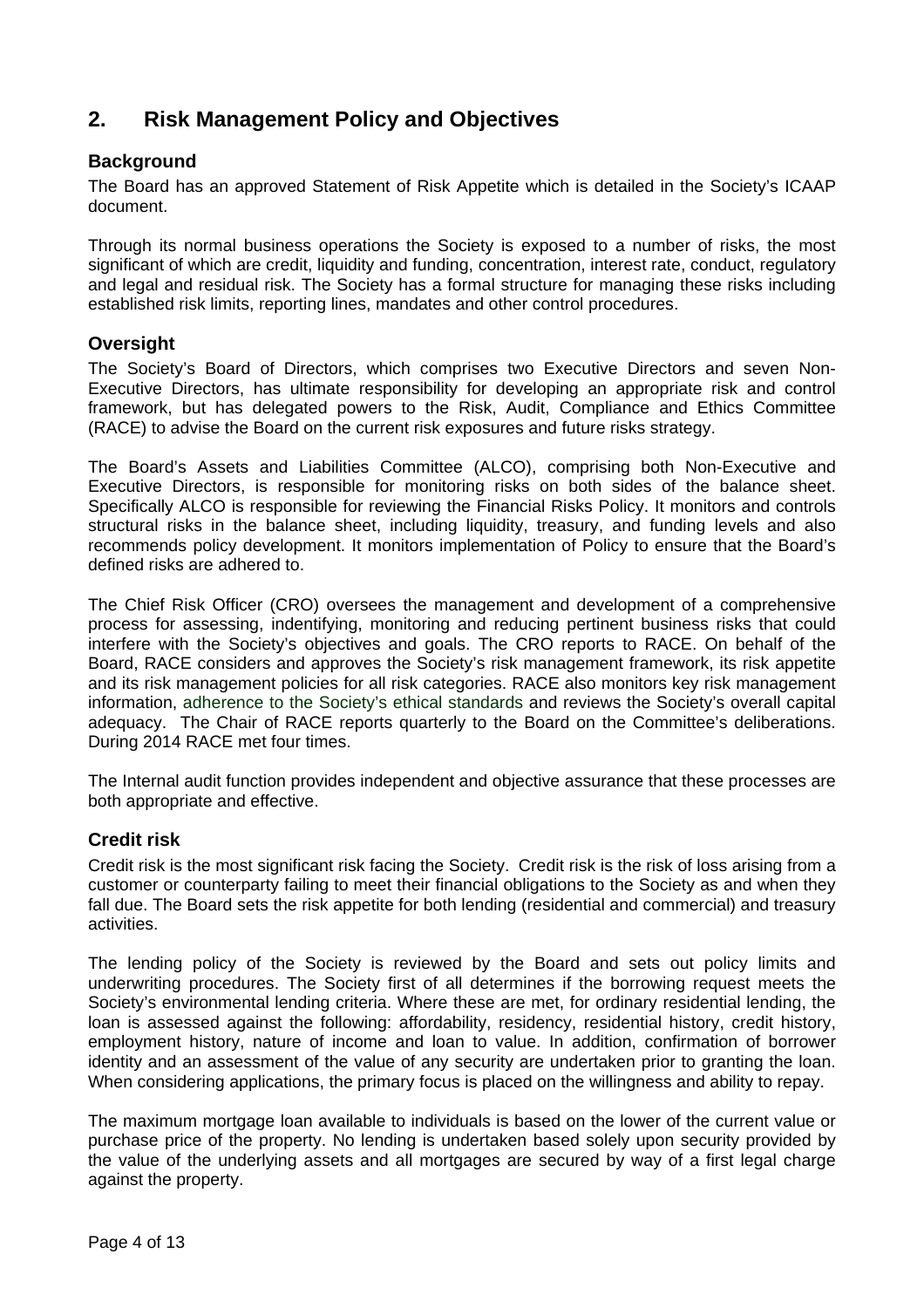For commercial loans, third-party guarantees, supporting collateral and security, robust legal documentation, and financial covenants are also taken into account.

Counterparty and country limits for treasury activity are set out in the Financial Risks Policy which is reviewed by the Board. The Society first of all seeks to identify potential counterparties with the most defensible records on a range of ethical criteria. This element itself is a strong indicator of counterparty quality and is reviewed at least annually, via internal analysis. Note is taken of external credit ratings as produced by Fitch IBCA, which provide triggers for disengagement.

#### **Operational risk**

Operational risk is the risk of a loss arising from failed or inadequate internal processes or systems, human error or other external factors.

The Society has adopted the basic indicator approach (BIA) to operational risk which is expressed as a percentage of the average of the latest three years of the sum of net interest income and net non-interest income. There is no intention to move to a more advanced approach in the short to medium term.

The Society does not engage in any complex forms of funding or use off-balance sheet instruments and the Board is therefore content that no risk to the Society arises from these sources.

The Society manages its operational risks through internal controls, and various risk mitigation techniques, such as insurance and business continuity planning. The Society maintains a register of operational risks faced by the Society which are scored to reveal any potential implications for the level of capital held. The impact of these risks is re-evaluated on at least an annual basis and whenever a loss event occurs.

#### **Liquidity and funding risk**

Liquidity risk is the risk that the Society does not have sufficient financial resources available to meet its obligations as they fall due, or that the Society is unable to meet regulatory prudential liquidity ratios. It is Society policy to ensure that sufficient liquid assets are at all times available to meet the Society's obligations, after taking into account withdrawals of customer deposits, drawdown of customer facilities and growth in the balance sheet. The management of the Society's liquidity is the responsibility of the Treasury function, which monitors liquidity limits on a daily basis.

The Society's liquidity objectives are:

- to meet all liabilities and cash-flow requirements as they arise and ensure sufficient funds for day-to-day needs
- to protect itself against the inherent maturity and interest-rate mismatch arising from the principal activity of lending long-term and financing this by means of predominantly short-term liabilities
- to cover expected imbalances in cash flows (e.g. where outflows in respect of tax payments, mortgage lending and capital expenditure, exceed inflows from mortgage redemptions and repayments and other receipts for a particular period)
- to cover the normal range of fluctuations in funding flows, which will arise but which are unpredictable to the timing and amount (e.g. release of retentions, closure of retail accounts)
- to maintain confidence that the Society will be able to meet its obligations to investors when called upon to do so and to honour its commitments for mortgage lending
- to earn a reasonable return balanced with risk, market rates and the Society's own ethical stance.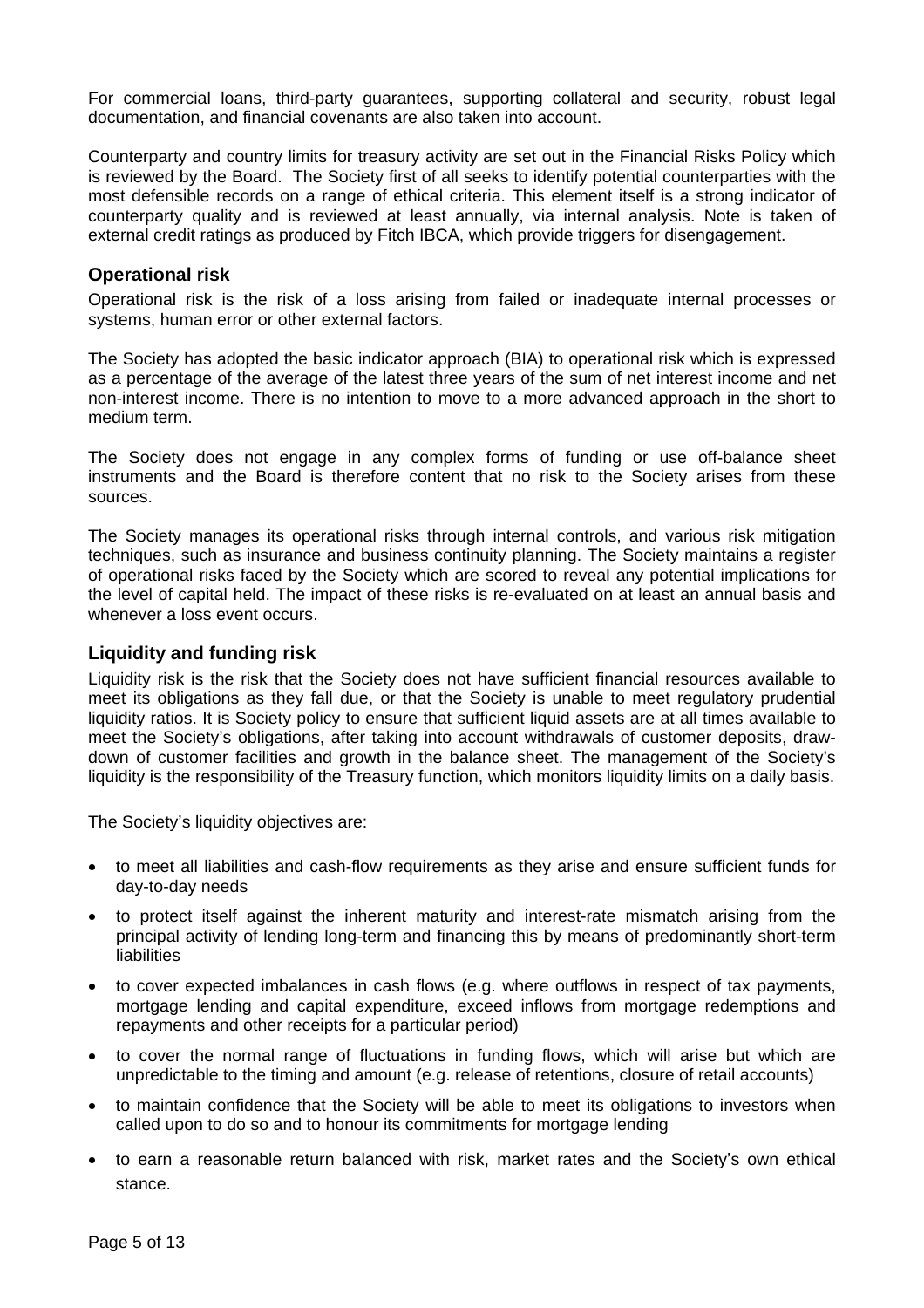The Society has exposures to banks and building societies in its portfolio, which are held purely for liquidity purposes. The risk posed by counterparties is controlled by restricting the amount of lending to institutions with a credit rating below A-. ALCO reviews the list of approved counterparties on a regular basis and recommends changes for approval to the Board. The Society has not experienced any losses in its treasury portfolio for some 20 years.

The Society performs liquidity stress testing based on a range of adverse scenarios, and has a liquidity contingency funding plan which is maintained in order to ensure that the Society has access to sufficient resources to meet obligations as they fall due if these scenarios occur. Stressed liquidity profiles are reported to every ALCO meeting.

#### **Interest rate risk**

Interest rate risk is the risk that arises from mismatches between the re-pricing dates of the assets and liabilities on the Society's balance sheet. The Society is exposed to interest rate risk through its Treasury deposits and its guaranteed floor rate on savings accounts. However, the Society does not provide fixed-rate mortgages or savings products at the present time, so the level of risk is minimal and is tracked through standard gap analysis techniques.

#### **Concentration risk**

Exposure to Concentration Risk is monitored on a daily basis. As a Society that lends on a national basis, including Northern Ireland, the Society is not subject to an undue level of Geographic concentration risk.

The activities of the Society are of course highly concentrated in residential lending and funded primarily by retail investments. However, the Society argues firstly that this model has long-term resilience and secondly, the Society's deliberate focus on energy efficiency and environmental impacts of residential property ensures a high level of quality in the lending book and a higher degree of resilience than the mainstream market which will increase as energy prices rise.

The Society's lending model which requires energy efficiency improvements ensures that there is no dependence on either re-mortgage business or introduced business. Internal limits and the nature of the product range ensure that there is no undue exposure to any property type or class of borrower, including more specialist books such as self-build and buy-to-let.

The Society takes particular note of concentration risk arising from large exposures which are a function of the relatively small size of the Society. This is controlled by close attention to the credit assessment process.

#### **Business risk**

Business risk arises from macroeconomic factors that may impact on the ability of the Society to carry out its business plan. Business Risk is managed through regular review and development of the Corporate Plan, management oversight and an embedded corporate governance process. The Society conducts stress and scenario analysis as part of its corporate planning process to identify potential mitigating actions that can be employed in the event of a downturn.

#### **Regulatory and legal risk**

The volumes and complexity of regulatory issues may reduce the Society's capital and ability to compete and grow, or result in fines, public censure or restitution costs because of failure to understand, interpret, implement and comply with EU and UK regulatory requirements. The Society has an internal compliance function to monitor compliance with existing legislation, the implementation of controls and the impact of new requirements. This is overseen by the RACE Committee.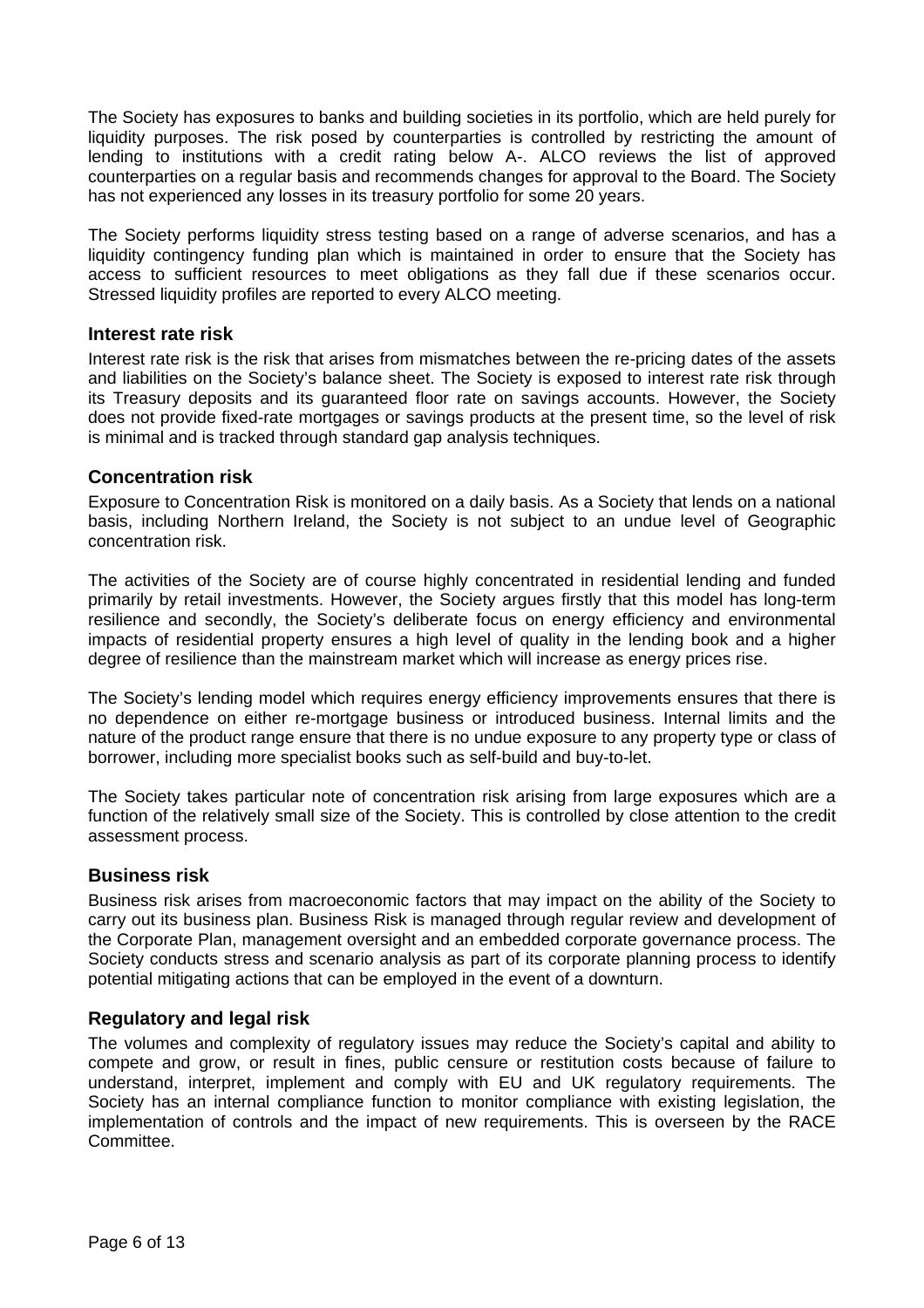#### **Conduct risk**

Conduct Risk is the risk of the Society's conduct resulting in poor outcomes for consumers, consumers being either members or potential members. The Board fully embraces the Financial Conduct Authority (FCA)'s Principle 6, namely to ensure that the Society pays due regard to the interests of its members and treats them fairly at all times. These principles are firmly embedded within the Society's culture and maintained through staff and Director induction, training and performance management.

Conduct Risk is monitored by the RACE committee and the Board, as part of the Society's Ethics framework. This framework goes beyond a risk mitigation perspective by also seeking to maximise opportunities to improve outcomes for the Society's full range of stakeholders. The Ethics (Conduct Risk) Policy is reviewed annually. The Ethics Manager reports on conduct to every RACE committee.

#### **Residual risk**

The Society holds capital both to cover events that can be anticipated with a reasonable degree of certainty and to deal with market stresses. In addition, capital is held in excess of the minimum required by the PRA to cover events that are unforeseen.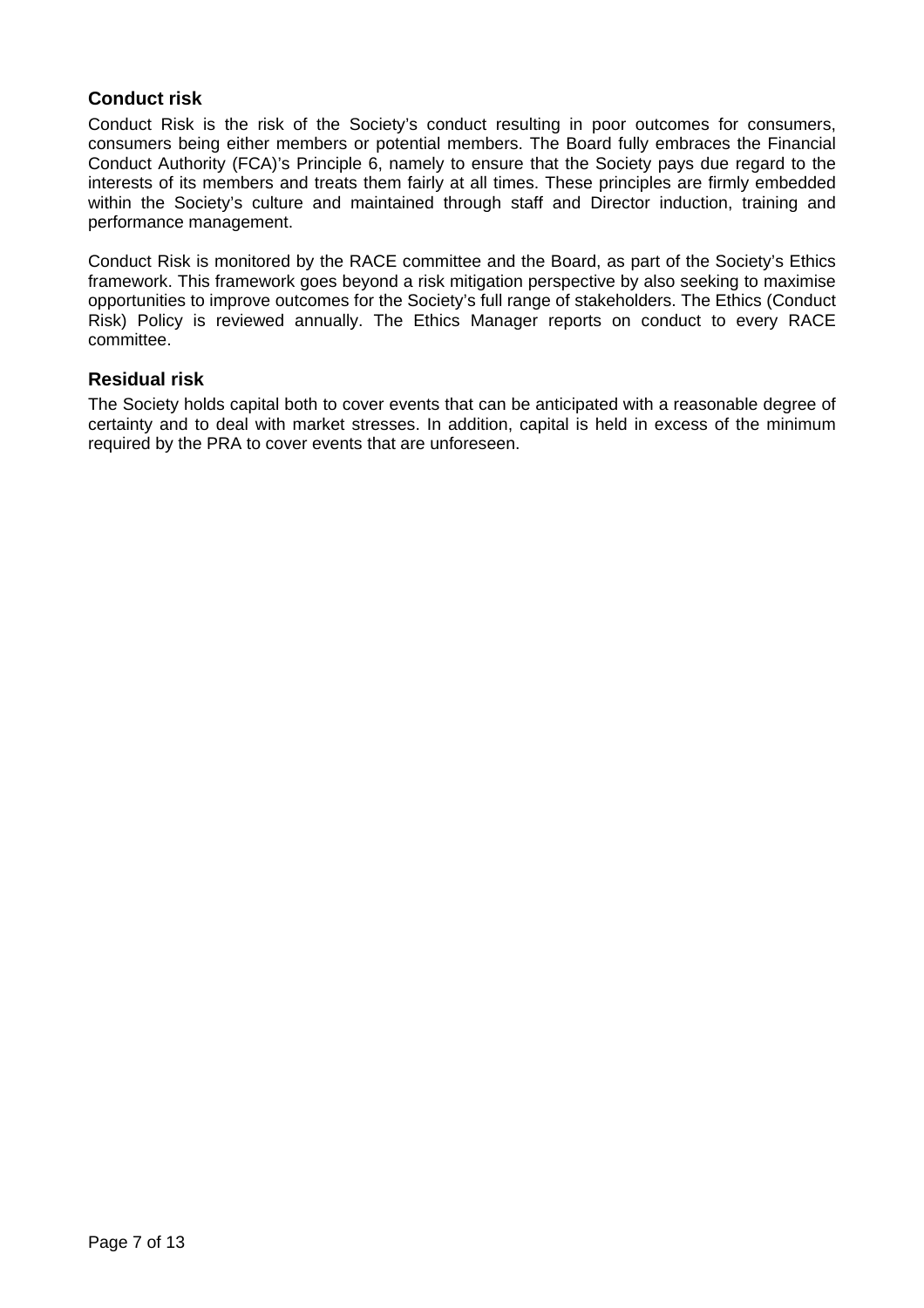## **3. Capital Resources**

The capital resources of the Society are calculated in accordance with the CRR. The assets of the Society, as shown in the Balance Sheet, were £138.048m at 31 December 2014. This figure is net of general and specific provisions.

The table below summarises the composition of the Society's regulatory capital for the Society as at 31 December 2014, together with prior year comparatives.

| <b>Capital resources</b>                | As at 31/12/2014<br>£000 | As at 31/12/2013<br>£000 |
|-----------------------------------------|--------------------------|--------------------------|
| Common Equity Tier 1 - general reserves | 6,951                    | 6,375                    |
| Tier 2 - sub-ordinated debt             | 723                      | 1,047                    |
| - general provisions                    | 25                       | 25                       |
| Total capital resources                 | 7,699                    | 7.447                    |

#### **Common Equity Tier 1 capital**

These are the general reserves of the Society and represent the accumulated after tax profits of the Society.

#### **Tier 2 capital**

The Society holds two issues of subordinated liabilities which qualify as Tier 2 capital. The debt is unsecured and ranks behind the claims of the Society's depositors, creditors and investing members. Under the transitional arrangements in Basel III all debt held by the Society is to be amortized on a daily basis at an annual rate of between 10 and 20% dependent on the maturity date of the debt.

General provisions of the Society represent part of the Society's free capital and are therefore included as Tier 2 capital.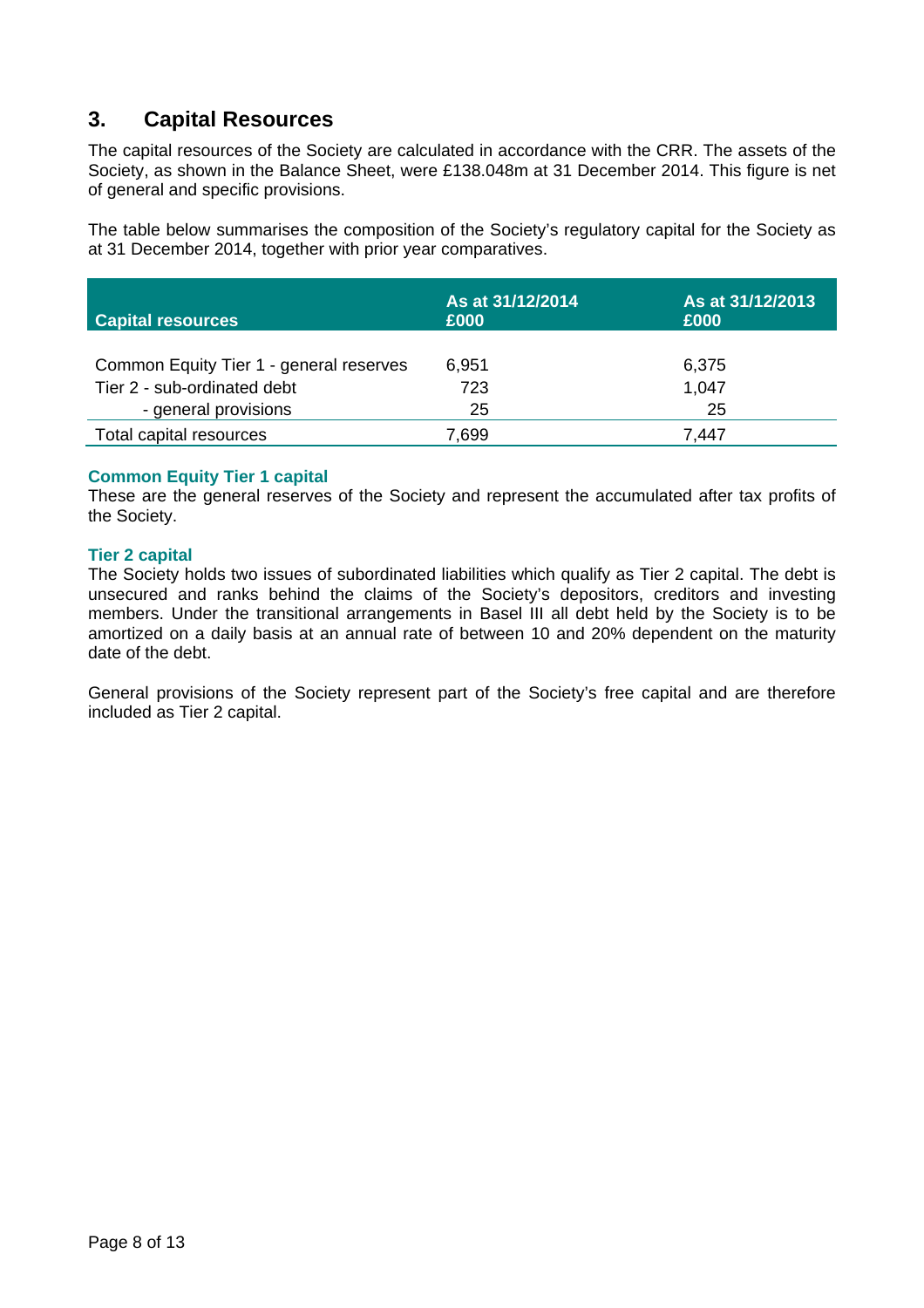## **4. Risk Weighted Exposure Amounts and Operational Risk Capital**

The Society's planning process seeks to ensure that the Society will have enough capital to meet the base regulatory requirements under the CRR, to support the business's expected growth potential, concomitant with its risk appetite and its assessments of current and future material risks. This assessment is informed by the regular stress and scenario testing that is performed both on the Society's capital and liquidity position. These conclusions are set out in the Corporate Plan in conjunction with the ICAAP which also takes into account the Society's Individual Capital Guidance.

The Society allocates capital as set out in the table below to the assets of the Society on a risk weighted basis in line with the 'Standardised Approach' to Credit Risk as specified by the CRR. Additionally, the Society uses the 'Basic Indicator Approach' to evaluate the additional capital required to cover the Operational Risk associated with the Society's activities. The table below details the Society's Pillar 1 capital requirement as at 31 December 2014.

|                                              | <b>Exposure</b> | <b>Risk Weighted</b><br><b>Exposure</b> | <b>Pillar 1 capital</b> |
|----------------------------------------------|-----------------|-----------------------------------------|-------------------------|
|                                              | £000            | £000                                    | £000                    |
| Liquidity                                    |                 |                                         |                         |
| Gilt edged securities                        | 19,741          | 0                                       | 0                       |
| <b>Credit Institutions</b>                   | 25,158          | 6,778                                   | 542                     |
| <b>Total Liquidity</b>                       | 44,899          | 6,778                                   | 542                     |
|                                              |                 |                                         |                         |
| Loans and advances to customers              |                 |                                         |                         |
| Residential performing loans                 | 102,888         | 30,521                                  | 2,442                   |
| Non-residential performing loans             | 9,686           | 8,451                                   | 676                     |
| Past due items                               | 100             | 76                                      | 6                       |
| <b>Total Loans and advances to customers</b> | 112,674         | 39,048                                  | 3,124                   |
|                                              |                 |                                         |                         |
| <b>Other Exposures</b>                       |                 |                                         |                         |
| Fixed and other assets                       | 1,649           | 1,649                                   | 132                     |
| <b>Total Other Exposures</b>                 | 1,649           | 1,649                                   | 132                     |
|                                              |                 |                                         |                         |
| <b>Total Credit Risk Exposures</b>           | 159,222         | 45,475                                  | 3,798                   |
| <b>Operational Risk Capital Requirement</b>  |                 |                                         | 323                     |
| <b>Total Pillar 1 Capital Requirement</b>    |                 |                                         | 4,121                   |
| <b>Tier 1 Capital</b>                        |                 |                                         | 6,951                   |
| Excess over Pillar 1 minimum                 |                 |                                         | 2,830                   |

Basel III introduces a non-risk based leverage ratio to supplement the risk based capital requirements. This ratio shows Tier 1 capital as a proportion of on and off balance sheet assets. The ratio does not distinguish between credit quality of loans and acts as a primary constraint to excessive lending in proportion to the capital base. The Basel Committee is using a period to 2017 to test a minimum Tier 1 leverage ratio of 3.00%. At 31 December the Society's Tier 1 Leverage Ratio is 4.89%.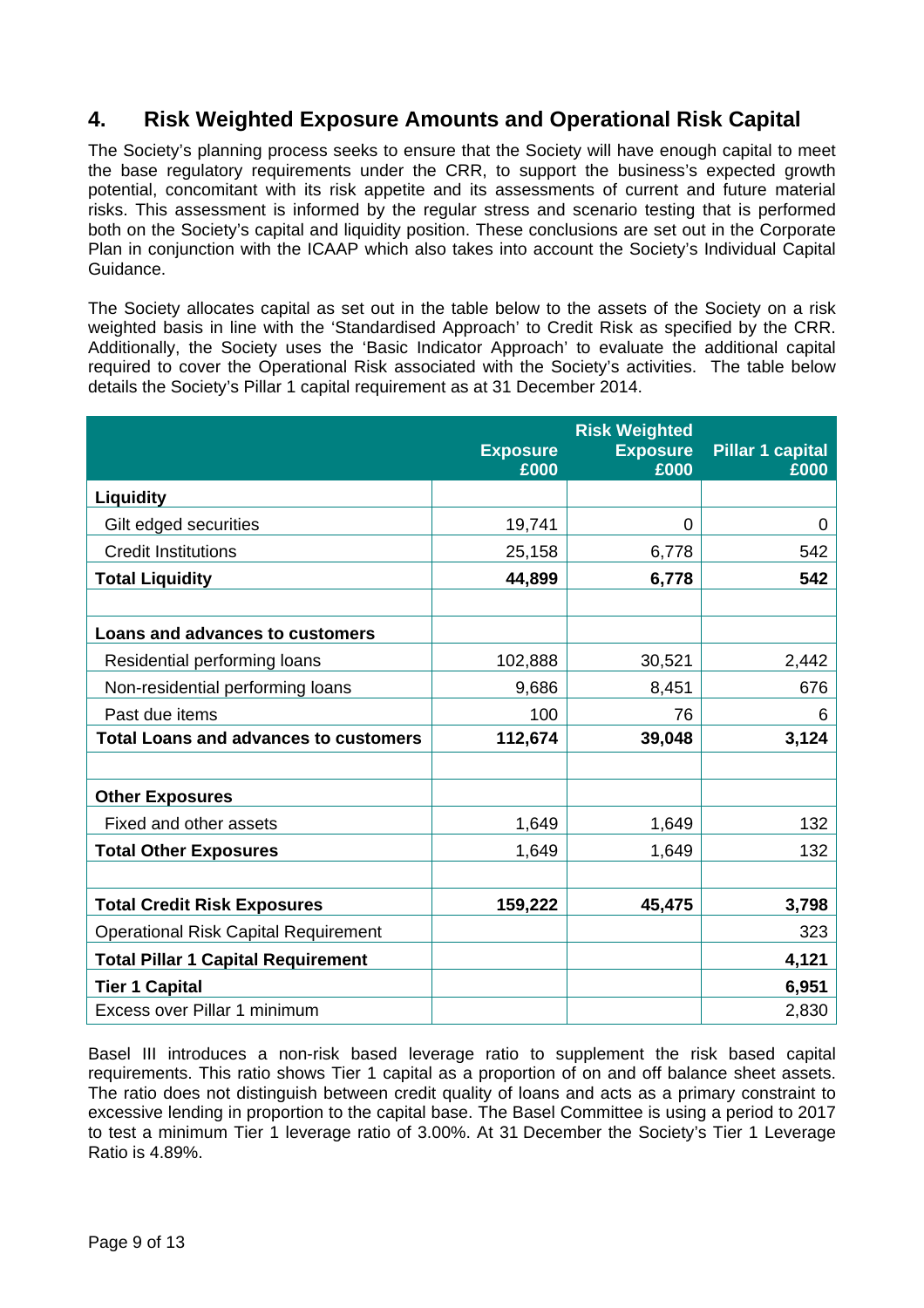## **5. Counterparty Credit Risk**

The Society's counterparty treasury credit risk management policy is designed to ensure that the Society can obtain the best possible return whilst operating within prudent limits in respect of counterparties.

In selecting counterparties and the limits to be applied to them, the Society makes reference to Credit Ratings supplied by ECAIs, balance sheet data, and a general assessment of the counterparty in terms of background information which includes an overall ethical assessment which is updated annually or more frequently as required. This assessment includes among other matters:

- examination of the counterparties' environmental, sustainable development, biodiversity and waste management policies
- consideration of the degree of reporting on climate change
- compliance with the health and safety, environmental and labour legislation of the jurisdictions the counterparty is active in
- significant sectoral and regional exposures.

Policy Limits and counterparties are reviewed by ALCO and are subject to formal approval by the Board. The Society receives counterparty grading updates from its treasury advisors and limits may be suspended following adverse downgrades.

The table below shows the breakdown of liquid assets by maturity and rating as at 31 December 2014 under the standardised approach.

| <b>Maturity of Treasury Investments</b> |                      |                               |                 |                      |  |
|-----------------------------------------|----------------------|-------------------------------|-----------------|----------------------|--|
| <b>Credit Ratings</b>                   | $<$ 3 months<br>£000 | 3 months to 1<br>year<br>£000 | >1 year<br>£000 | <b>Total</b><br>£000 |  |
| AAA to AA-                              | 4,001                |                               | 500             | 4,501                |  |
| $A+$ to A-                              | 4,000                | 4,000                         |                 | 8,000                |  |
| BBB+ to BBB-                            | 3,315                |                               |                 | 3,315                |  |
| BB+ to BB-                              | 1,307                |                               |                 | 1,307                |  |
| Unrated                                 | 4,000                | 3,500                         |                 | 7,500                |  |
| <b>British Government</b>               | 12,726               | 6,485                         | 1,000           | 20,211               |  |
| <b>Total</b>                            | 29,349               | 13,985                        | 1,500           | 44,834               |  |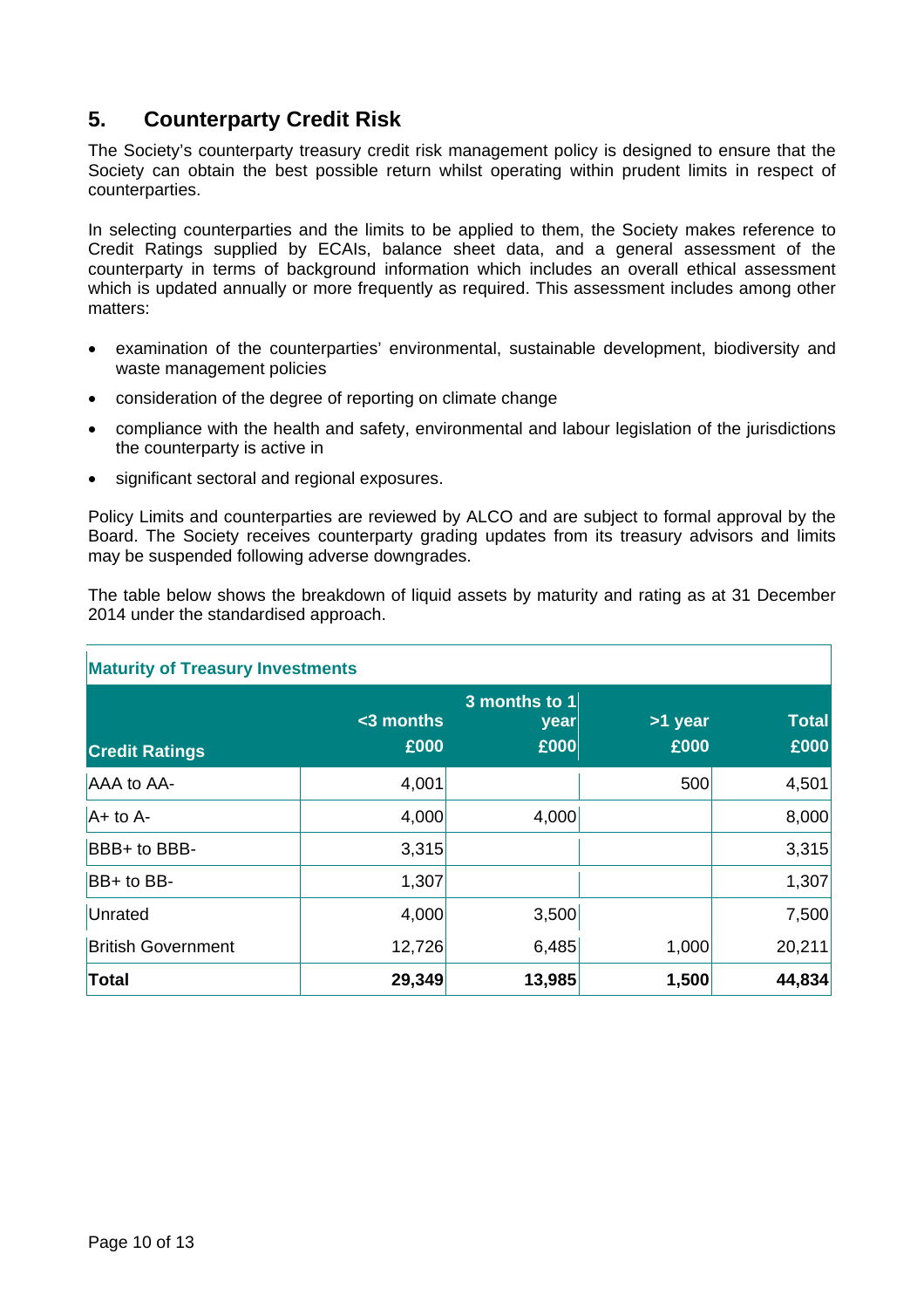## **6. Credit Risk and mitigation**

Indexed valuations are applied to the mortgage portfolio on a quarterly basis. As a prudent measure these valuations are reduced between 1.5 % and 5% depending on the nature of the loan (i.e. residential, development, secured on land or Buy to Let). At the end of December 2014, after applying these reductions, the average LTV of the residential mortgage portfolio is low at 35.29%. At 31 December 2014, the Society had no properties in repossession.

The following table shows the balance owing on accounts that are three or more months in arrears (Past Due) in the loan book separated into prime residential, development, buy-to-let and Fully Secured on Land (FSOL). The FSOL book contains a number of cases which are primarily residential in nature but have a significant amount of land attached, which may have some limited commercial exploitation.

| Past due - Joans > 3 months in arrears |                                                  |                         |  |  |
|----------------------------------------|--------------------------------------------------|-------------------------|--|--|
|                                        | <b>Total Mortgage</b><br><b>Balances</b><br>£000 | <b>Past Due</b><br>£000 |  |  |
| Residential                            | 76,426                                           | 0,009                   |  |  |
| Development                            | 298                                              |                         |  |  |
| Buy to Let                             | 5,462                                            |                         |  |  |
| <b>FSOL</b>                            | 9,510                                            | 0,157                   |  |  |
| Unsecured                              | 30                                               |                         |  |  |
| <b>Total</b>                           | 91,726                                           | 0,166                   |  |  |

Specific provisions are made regarding properties taken into possession, and potentially on mortgages which are three months or more in arrears. In these cases, 5% is added to the mortgage balance, and between 20 and 30% is deducted from the latest physical valuation obtained, and a provision made for any apparent loss in realisable value. At the end of December 2014 there was one case that was three months or more in arrears that was considered to be impaired.

A general provision is made to cover potential losses which might arise due to unknown factors based on general economic conditions and the Society's previous experience of impairment.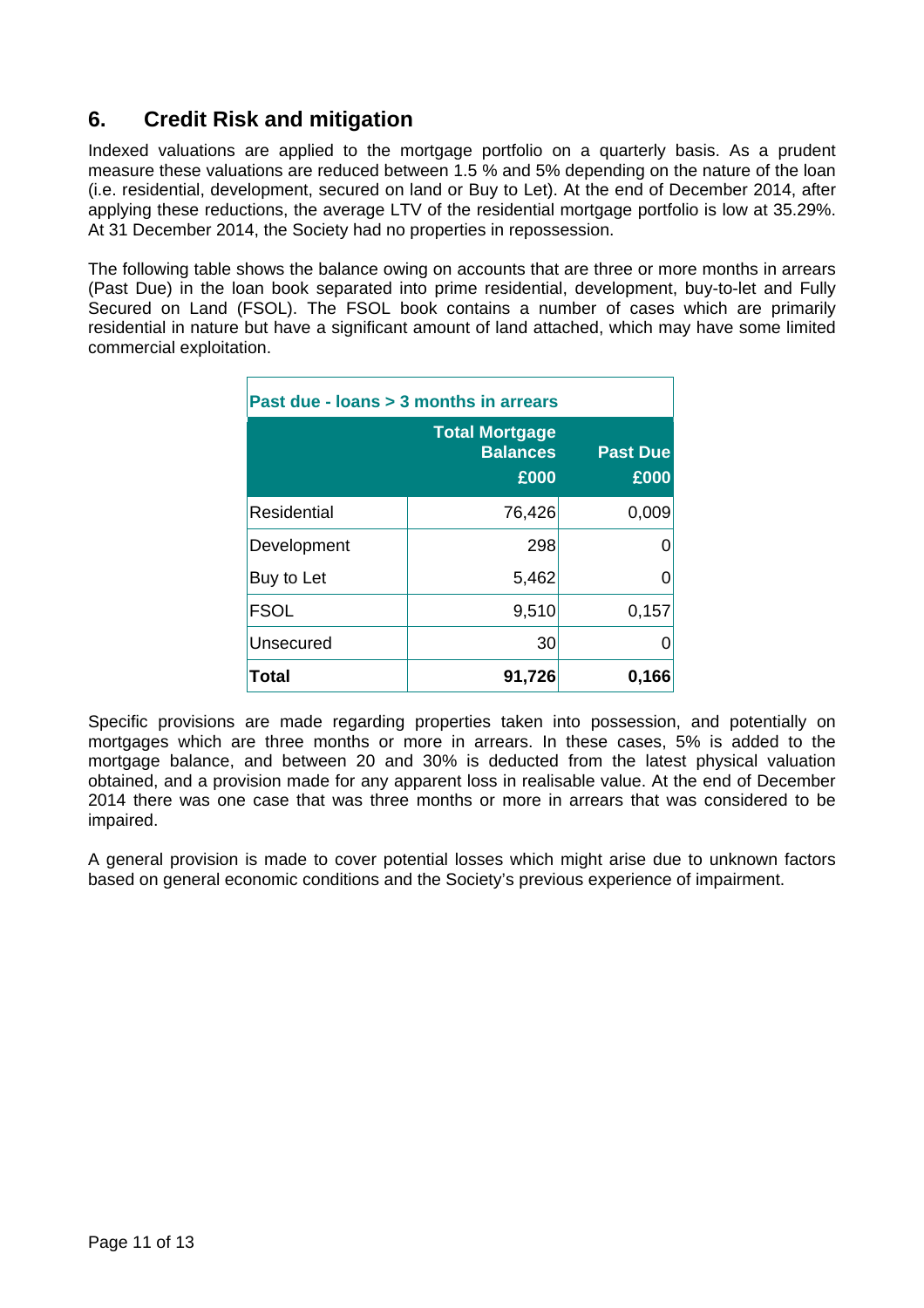## **7. Country-by-Country Reporting**

The Capital Requirements (Country-by Country Reporting) Regulations 2013 came into effect on 1 January 2014 and place certain reporting obligations on financial institutions that are within the scope of the EU CRDIV.

The objective of the country-by-country reporting requirement is to provide increased transparency and expanded disclosures in financial statements regarding the source of the Financial Institution's income and the location of its operations.

The Ecology Building Society is a UK registered entity, the activities of which are disclosed on page 10 of the Annual Report and Accounts 2014.

The average number of employees on a full time equivalent basis was 22.

The Society's total operating income for the year ended 31 December 2014 was £2.616m.

Pre-tax profit for 2014 was £0.748m.

Corporation tax due is £0.167m this being net of tax on profit less an adjustment for deferred tax.

The Society does not receive any public subsidies.